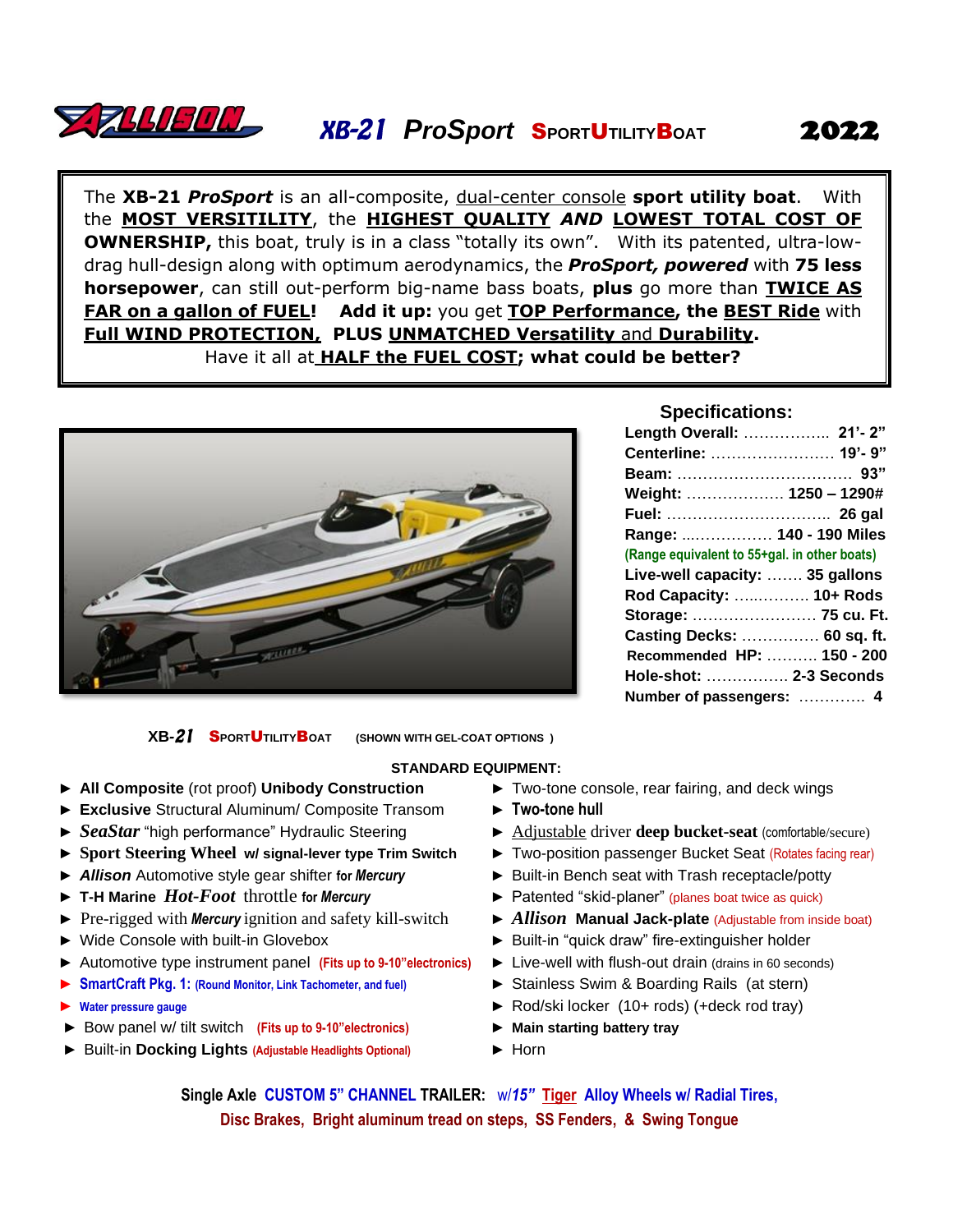| <b>PROSPORT UTILITY BOAT</b><br>\$60,000<br>• Custom 5" Channel Single-Axle Trailer                                                                                                        |                                                                                                                      |  |  |  |  |  |  |  |
|--------------------------------------------------------------------------------------------------------------------------------------------------------------------------------------------|----------------------------------------------------------------------------------------------------------------------|--|--|--|--|--|--|--|
| <b>COLORS AND TRIM OPTIONS</b>                                                                                                                                                             | <b>SEATING</b>                                                                                                       |  |  |  |  |  |  |  |
| • Standard base color hull and deck                                                                                                                                                        | • Adjustable Driver Bucket Seat • Two position Passenger<br><b>STD</b>                                               |  |  |  |  |  |  |  |
| <b>• Trim color on the Console, Rear Fairing, &amp; deck wings</b>                                                                                                                         | Bucket Seat • Rear Bench Seat w/ built-in trash receptacle                                                           |  |  |  |  |  |  |  |
| • Hull stripe (including wings) • Floor color (Gray Leather)<br><b>BASE COLORS</b>                                                                                                         | <b>SEATING OPTIONS</b><br><b>STD</b><br>24 Seat Base-Color Platinum Gray Leather Graphite                            |  |  |  |  |  |  |  |
| $\mathbf{1}$<br><b>Standard Base Colors:</b><br>White<br>Platinum                                                                                                                          | • Seat Trim colors coordinate with boat colors.                                                                      |  |  |  |  |  |  |  |
| $\mathbf{2}$<br><b>Optional Base Colors:</b><br><b>Gray Leather</b><br>$\Box$ Graphite<br>$\Box$                                                                                           | 200<br>Custom Seats: (Spec. colors & schemes) Specify:<br>25                                                         |  |  |  |  |  |  |  |
| 600<br>Hull<br>Deck 400<br><b>Hull &amp; Deck</b><br>П<br>900<br>$\mathbf{1}$                                                                                                              | Base color:                                                                                                          |  |  |  |  |  |  |  |
| <b>Competition Base Colors:</b> $\Box$ Porsche Red $\Box$ Flame Red $\Box$ Lime<br>3                                                                                                       | Insert color:                                                                                                        |  |  |  |  |  |  |  |
| Bahama Blue <b>Bright Yellow Hemi Orange</b><br><b>Rapid blue</b><br>$\Box$<br>$\Box$<br><b>Hull 800</b><br><b>Deck 500</b><br><b>Hull &amp; Deck 1200</b><br>$\Box$<br>$\mathbf{I}$<br>ΙI |                                                                                                                      |  |  |  |  |  |  |  |
| 4<br><b>Dark Base Colors:</b><br>$\Box$ Ruby Red<br>$\Box$ Deep Blue                                                                                                                       | Third color in "A":                                                                                                  |  |  |  |  |  |  |  |
| $\Box$ Black<br>$\Box$ Royal Blue<br>ப<br><b>Charcoal</b>                                                                                                                                  | Monogram colors:                                                                                                     |  |  |  |  |  |  |  |
| <b>Hull 1000</b><br>Deck 600<br><b>Hull &amp; Deck 1500</b><br>$\Box$<br>$\blacksquare$<br><b>TRIM COLORS</b>                                                                              |                                                                                                                      |  |  |  |  |  |  |  |
| <b>Standard Trim Colors:</b> $\Box$ Porsche Red $\Box$ Flame Red $\Box$ Ruby Red<br>5                                                                                                      | Rear Seat Option: Trash Receptacle and                                                                               |  |  |  |  |  |  |  |
| Royal Blue*<br><b>Rapid Blue</b><br>$\Box$ Bahama Blue<br>$\Box$ Deep Blue                                                                                                                 | 500<br>26<br>Two Fold-down Seats with pedestal posts                                                                 |  |  |  |  |  |  |  |
| Bright Yellow □ Hemi Orange<br>$\Box$ Lime<br>Purple<br>White<br>$\perp$<br>$\mathsf{L}$                                                                                                   | (Exchange Rear Bench Seat)<br>450<br>Fold-down Seat (with mount & Pedestal Post)<br>27                               |  |  |  |  |  |  |  |
| Platinum □ Gray Leather □ Graphite □ Charcoal<br><b>Black</b><br>Quote<br><b>CUSTOM MATCH COLORS:</b> (when available)<br>6                                                                | 350<br>Bike Seat with mount & Adjustable Pedestal<br>28                                                              |  |  |  |  |  |  |  |
| <b>DECK COLOR OPTIONS</b>                                                                                                                                                                  | 100<br>29<br>Pneumatic bike seat Pedestal (exchange adj. pedestal)                                                   |  |  |  |  |  |  |  |
| 350<br><b>Deck</b><br>(Wings same color)                                                                                                                                                   | □ 1" Seat Lift Spacers<br>(pair)<br>30<br>80<br>(Mounts Driver and Passenger seats 1" higher)                        |  |  |  |  |  |  |  |
| 650<br>7<br>(Wings base color)<br>Side-stripe<br>⊔<br>800<br>with:<br>(Wings third color)<br>$\mathsf{L}$                                                                                  | $(pair)$ 100<br>1 1 1/2"" Seat Lift Spacers<br>31                                                                    |  |  |  |  |  |  |  |
| 400<br>Black (third color) on console and rear fairing<br>8                                                                                                                                | 340<br>32<br><b>Side-Slide</b> (Adjust driver seat from side to center)                                              |  |  |  |  |  |  |  |
| 1100<br>Interior Color Option: •<br><b>Gray Leather</b><br><b>Graphite</b>                                                                                                                 | 200<br><b>Rear Deck Pedestal Seat Mount</b><br>33                                                                    |  |  |  |  |  |  |  |
| 9<br>1200<br><b>Charcoal</b><br><b>Black</b><br>(Textured surfaces on deck)                                                                                                                | <b>RIGGING</b>                                                                                                       |  |  |  |  |  |  |  |
| <b>Cockpit floor color:</b><br><b>Gray Leather</b><br><b>STD</b><br>Graphite<br>10                                                                                                         | • Pre-rigged for Mercury w/ ignition and safety kill switch                                                          |  |  |  |  |  |  |  |
| $\Box$ Other (Specify)<br>200                                                                                                                                                              | <b>STD</b><br>• SmartCraft (Pkg. 1) (Round monitor, Tach, & fuel                                                     |  |  |  |  |  |  |  |
| 1000<br><b>Three-color deck</b><br>11<br>(Interior color option not included)                                                                                                              | + water pressure) • Battery tray for starting battery<br>• Allison Foot Throttle and Gear Shifter for Mercury        |  |  |  |  |  |  |  |
| 2000<br><b>Four-color deck</b><br>12<br>(Interior color options Included)                                                                                                                  | <b>RIGGING OPTIONS</b>                                                                                               |  |  |  |  |  |  |  |
| <b>HULL</b><br>Hull<br>(Wings same color)<br><b>STD</b>                                                                                                                                    | Throttle & Shifter for: $\Box$ Yamaha $\Box$ Evinrude $\Box$ Honda<br>100<br>34                                      |  |  |  |  |  |  |  |
| 300<br>13<br>Side stripe(s)<br>(Wings base color)                                                                                                                                          | 35<br>140<br><b>Master Battery Cut-off Switch</b><br>ப<br>250<br>36<br><b>Deluxe Sport Steering Wheel</b>            |  |  |  |  |  |  |  |
| 450<br>with:<br>(Wings third color)                                                                                                                                                        | 1" Steering Extension Bezel (Moves steering back 1")<br>40<br>37                                                     |  |  |  |  |  |  |  |
| 600<br>Wide hull-stripe with:<br>Wings base color<br>14                                                                                                                                    | Bow panel w/ 24V trolling hook-up<br>38<br>350                                                                       |  |  |  |  |  |  |  |
| 750<br>Wings third color<br>(Extends to bottom of hull sides)<br>$\mathsf{L}$<br>Double Stripes two colors upper & lower hull-stripes                                                      | 12V receptacle, & tilt switch<br><b>Two Trolling Battery trays</b><br>✦<br>75<br>39                                  |  |  |  |  |  |  |  |
| ப<br>15<br>600<br>Select wing color option (14) above                                                                                                                                      | 200<br>Allison HD Manual Jack-plate<br>40<br>(Exchange)                                                              |  |  |  |  |  |  |  |
| Black or dark base color<br>$\Box$ (from chine to bow eye<br>16<br>1100                                                                                                                    | 800<br>41<br>Allison HD Hydraulic Jack-plate (Exchange)                                                              |  |  |  |  |  |  |  |
| on hull bottom ONLY<br>$\Box$ Up to bottom edge of hull sides                                                                                                                              | Heavy duty (HD) jack-plate is recommended for engines over 500 pounds.                                               |  |  |  |  |  |  |  |
| Three color hull<br>1000<br>17<br>(Dark color (4 or 16 above) not included)<br><b>Four color hull</b><br>(Dark color (4 or 16 above) not included) 1500<br>18<br>$\Box$                    | 35 Gallon Fuel Tank with built-in 3 gal. Reserve<br>ப<br>550<br>42<br>(includes switch fuel valve)                   |  |  |  |  |  |  |  |
| Caution! ◀ Dark colors create excessive heat build-up that will distort                                                                                                                    | <b>Pumps/Livewell</b>                                                                                                |  |  |  |  |  |  |  |
| gelcoat surfaces. Avoid excessively dark color schemes. NO WARRANTY                                                                                                                        | • 1000 GPH Bilge Pump . Livewell with drain STD                                                                      |  |  |  |  |  |  |  |
| SOLID BLACK (or solid dark color) hull or deck NOT AVAILABLE.<br>COCKPIT FLOOR COLOR (leather-grain fiberglass)                                                                            | <b>Main Automatic Aerating System</b><br>325<br>43                                                                   |  |  |  |  |  |  |  |
| <b>Black</b><br>19 Console Dash Color: Graphite<br>$\Box$ Charcoal<br>ப                                                                                                                    | <b>Fresh-water/ Recirculator</b>                                                                                     |  |  |  |  |  |  |  |
| <b>Pin Stripes (decal)</b><br>. .<br><b>STD</b><br>20 I                                                                                                                                    | Back-up livewell Recirculator with Pump-out<br>250<br>44<br>200<br>Automatic Bilge Pump with Electronic switch<br>45 |  |  |  |  |  |  |  |
| Specify:                                                                                                                                                                                   | Tackle                                                                                                               |  |  |  |  |  |  |  |
| <b>Charcoal</b><br><b>Carpet Color &amp; Surge</b><br>$\Box$ Light gray<br>21                                                                                                              | 600<br>46<br>Twin front deck lids (access and tackle box storage)                                                    |  |  |  |  |  |  |  |
| <b>Custom Color (Non-stock) Carpet specify:</b><br>22<br>300                                                                                                                               | ✦<br>150<br>47 <sup>°</sup><br>Triple Tackle Box (Drop-in)                                                           |  |  |  |  |  |  |  |
| 23<br><b>Allison Logo Color:</b><br>Silver<br>Gold                                                                                                                                         | 125<br>Triple Spinner-bait Box (Drop-in)<br>48                                                                       |  |  |  |  |  |  |  |
|                                                                                                                                                                                            | 75<br>Accessory tray w/ Plano box<br>49                                                                              |  |  |  |  |  |  |  |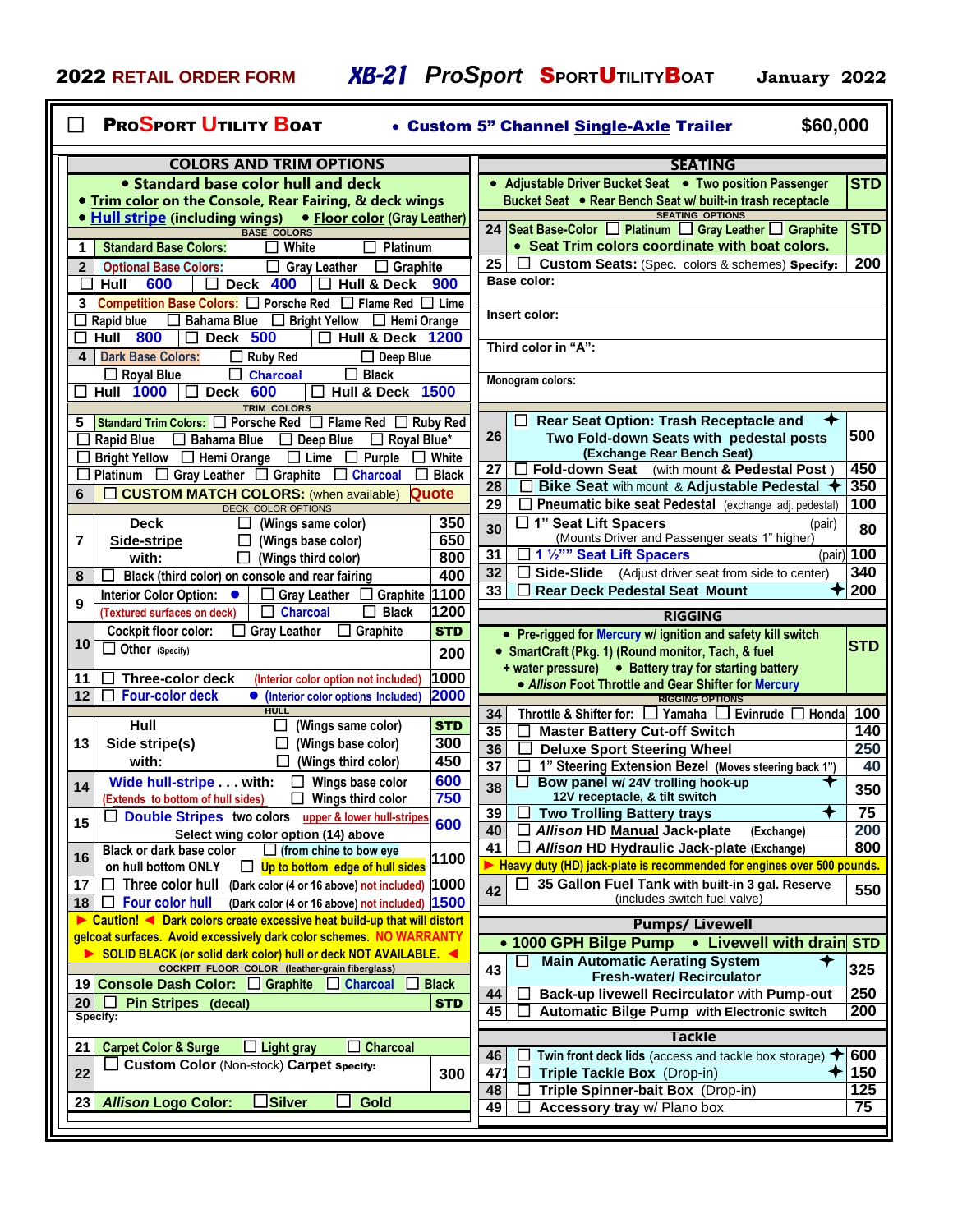## *ProSport* S**PORT**U**TILITY**B**OAT**

| <b>INSTRUMENTATION</b> |                                                                                                                                                                                                                              |            |  |  |  |  |
|------------------------|------------------------------------------------------------------------------------------------------------------------------------------------------------------------------------------------------------------------------|------------|--|--|--|--|
| 50                     | Package 1: Round Monitor Gauge, Link Tachometer,<br>& fuel gauge<br>• Water pressure gauge                                                                                                                                   | <b>STD</b> |  |  |  |  |
| 51                     | Package 2: 2 Round Monitor Gauges and fuel gauge                                                                                                                                                                             | 175        |  |  |  |  |
| 52                     | Package 3: Merc Monitor ECO, (no NMEA 2000)<br>plus Link Tachometer and fuel gauge                                                                                                                                           | 230        |  |  |  |  |
| 53                     | Package 4: Merc Monitor level 1<br>plus Link Tachometer and fuel gauge                                                                                                                                                       | 325        |  |  |  |  |
| 54                     | Package 5: Merc Monitor level 2<br>plus Link Tachometer and fuel gauge                                                                                                                                                       | 425        |  |  |  |  |
| 55                     | Package 6: Merc Monitor level 1<br>plus 2nd. Merc Monitor ECO and fuel gauge                                                                                                                                                 | 725        |  |  |  |  |
| 56                     | Package 7: Merc Monitor level 2<br>plus 2nd. Merc Monitor ECO and fuel gauge                                                                                                                                                 | 825        |  |  |  |  |
| 57                     | <b>Exchange link tach for System Tach</b>                                                                                                                                                                                    | 250        |  |  |  |  |
| 58                     | Other Small SmartCraft link Gauge Specify:                                                                                                                                                                                   | 100        |  |  |  |  |
|                        | Merc Monitor levels 1 & 2 and system tach, come with NMEA 2000 support,<br>will display engine gauges on screen of Lowrance Live and Humminbird.<br>Merc Monitor level 2 displays speed (w/ GPS), distance, and gas mileage. |            |  |  |  |  |

| Windshields                                                                      |                                                    |         |  |  |  |  |  |
|----------------------------------------------------------------------------------|----------------------------------------------------|---------|--|--|--|--|--|
| <b>Short windshield</b>                                                          |                                                    |         |  |  |  |  |  |
| 59                                                                               | Tall Windshield<br>(exchange)                      | 75      |  |  |  |  |  |
| 60                                                                               | <b>Extra Windshield</b><br>(Short)                 | 350     |  |  |  |  |  |
| 61                                                                               | <b>Extra Windshield</b><br>(Tall)                  | 400     |  |  |  |  |  |
|                                                                                  | <b>Options and Accessories</b>                     |         |  |  |  |  |  |
| 62                                                                               | Recessed Well for trolling motor foot-pedal        | 400     |  |  |  |  |  |
| <b>Stealth Battery Charging System</b><br>63<br>Charges all batteries on the run |                                                    |         |  |  |  |  |  |
| 64<br><b>KeelShield</b> Keel Protector                                           |                                                    |         |  |  |  |  |  |
| <b>SPECIAL Custom Order Options</b>                                              |                                                    |         |  |  |  |  |  |
|                                                                                  | These Items must be ordered before production      | begins. |  |  |  |  |  |
| 65                                                                               | <b>Adjustable Headlights</b>                       | 550     |  |  |  |  |  |
| 66                                                                               | <b>LED Compartment Lights</b>                      | 550     |  |  |  |  |  |
|                                                                                  |                                                    |         |  |  |  |  |  |
| 67                                                                               | Soft-Touch Custom Boat Cover (Gray)                | 1050    |  |  |  |  |  |
| 68                                                                               | <b>Soft-Touch Custom Boat Cover (Other Colors)</b> | 1250    |  |  |  |  |  |
|                                                                                  |                                                    |         |  |  |  |  |  |

|                         | ELECTRONICS and TROLLING MOTORS                               |                        |                      |            |  |                                                               |  |  |
|-------------------------|---------------------------------------------------------------|------------------------|----------------------|------------|--|---------------------------------------------------------------|--|--|
| <b>LOWRANCE</b>         |                                                               |                        |                      |            |  |                                                               |  |  |
| <b>ELECTRONICS UNIT</b> |                                                               | <b>Console</b>         |                      | <b>Bow</b> |  | <b>E-Ped not available</b>                                    |  |  |
| 69                      | Elite 9 FS                                                    | 1710<br>$\blacksquare$ | 1520<br>$\mathsf{L}$ |            |  | 9" Lowrance is the largest unit that will                     |  |  |
| 70                      | Elite 9 FS w/ active image                                    | 2140                   |                      |            |  | flush mount into the bow or console.                          |  |  |
| 71                      | 9-Live                                                        | 2840                   | 2680                 |            |  | 12" units are not available                                   |  |  |
| 72                      | 3070<br>9- Live w/ active image                               |                        |                      |            |  |                                                               |  |  |
| 73                      | 47" LOWRANCE GHOST 24/36V Trolling                            | Motor (no NMEA)        |                      | 3990       |  | <b>Electronics networking</b><br>140<br>75<br>$(2$ -units $)$ |  |  |
| 74                      | Point-One GPS antenna w/built-in compass (NEMA 2000 required) |                        |                      | 410        |  | NMEA 2000 Network<br>76<br>240                                |  |  |

|                                                                             | <b>HUMMINBIRD</b>                                                                                             |                |  |            |  |                                             |      |
|-----------------------------------------------------------------------------|---------------------------------------------------------------------------------------------------------------|----------------|--|------------|--|---------------------------------------------|------|
|                                                                             | <b>ELECTRONICS UNIT</b>                                                                                       | <b>Console</b> |  | <b>Bow</b> |  | <b>E-Ped not available</b>                  |      |
| 77                                                                          | Helix <sub>7</sub>                                                                                            | 910            |  |            |  |                                             |      |
| 78                                                                          | <b>Helix 7 MDI Cho</b>                                                                                        |                |  | 880        |  |                                             |      |
| 79                                                                          | Helix 9                                                                                                       | 1340           |  |            |  | <b>Helix 7 is the largest Humminbird to</b> |      |
| 80                                                                          | <b>Helix 9 MSI</b>                                                                                            | 2270           |  |            |  | flush mount into the bow or console.        |      |
| 81                                                                          | <b>Helix 9 MDI Cho</b>                                                                                        |                |  | 1260       |  | 9" and 10" units will bracket-mount         |      |
| 82                                                                          | <b>Helix 10 MSI</b>                                                                                           | 2840           |  |            |  | 12" units are not available                 |      |
| 83                                                                          | <b>Helix 10 MDI Cho</b>                                                                                       |                |  | 1640       |  |                                             |      |
| 84                                                                          | Solix 10 MSI                                                                                                  | 3300           |  |            |  |                                             |      |
| 85                                                                          | Solix 10 MDI Cho                                                                                              |                |  | 2570       |  |                                             |      |
| 3230<br>45" MINNKOTA ULTREX 24V Trolling motor with I-pilot (no link)<br>86 |                                                                                                               |                |  |            |  |                                             |      |
| 87                                                                          | 45" MINNKOTA ULTREX 36V Trolling motor with I-pilot (no link)                                                 |                |  |            |  |                                             | 3330 |
| 88                                                                          | 45" MINNKOTA ULTRERA 24V Trolling motor with I-pilot w/ link (includes mounting kit)                          |                |  |            |  |                                             | 4000 |
| 89                                                                          | Mounting Kit for MinnKota Ulterra trolling motor and foot pedal                                               |                |  |            |  | (Included with Ulterra)                     | 240  |
|                                                                             | Networking of MinnKota trolling motors to electronics (bow & console)<br>For 2 Helix units and trolling motor |                |  |            |  |                                             | 480  |
| 90                                                                          | (Includes 5-port switch, 2 cables, and labor)<br>For 2 Solix units and trolling motor                         |                |  |            |  |                                             |      |
|                                                                             |                                                                                                               |                |  |            |  |                                             |      |

 **The installation of customer supplied electronics and trolling motors are not available.**